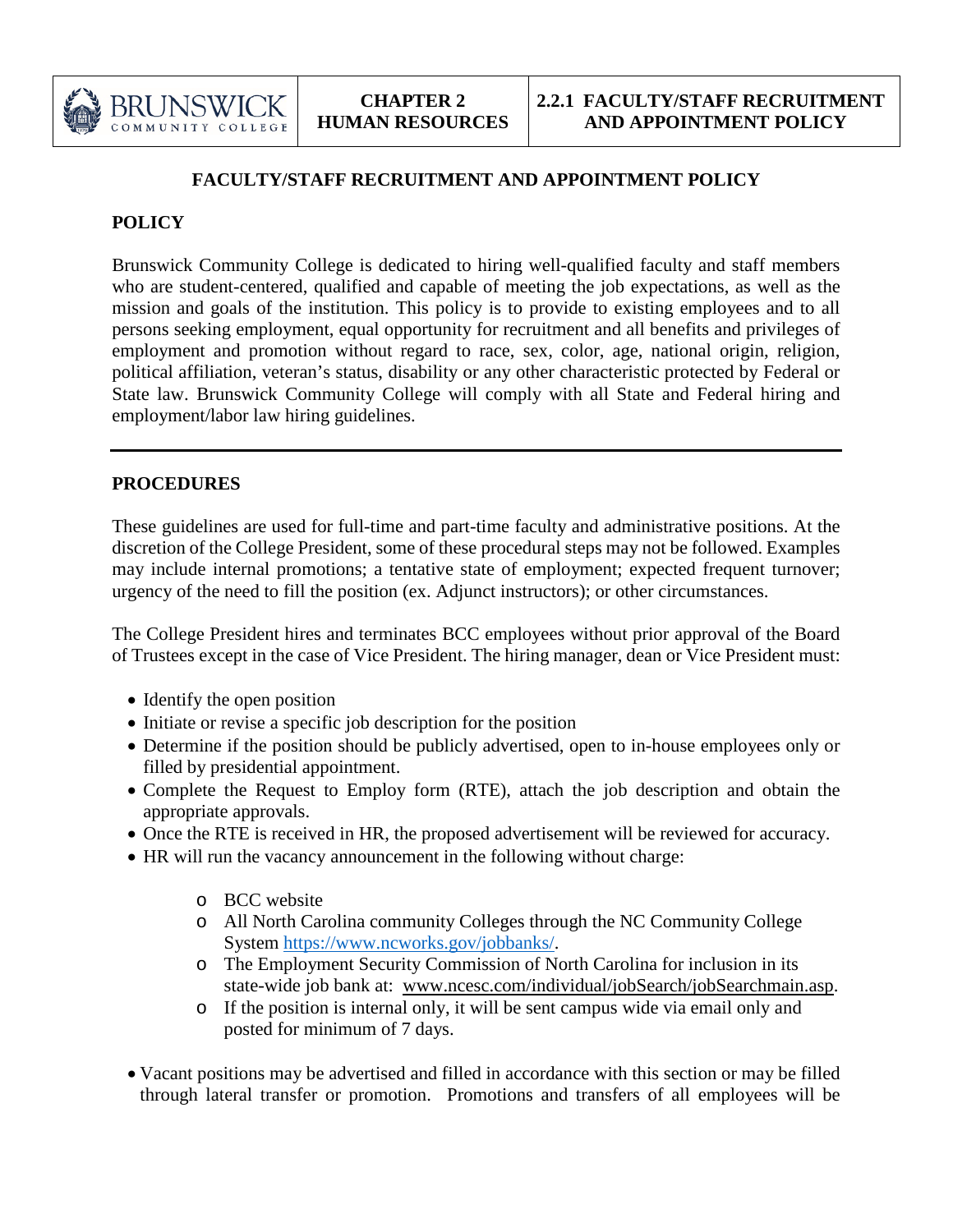

approved by the College President with recommendations from the appropriate Vice President and hiring managers and/or deans.

- Applicants applying for vacant positions shall complete the BCC application and provide other information requested in the vacancy notice. A separate application must be completed for each position for which a candidate applies. This information must be sent to the Human Resources Department.
- The Director of Human Resources (HR) will review all applications and send only those that meet the minimum published position requirements to the hiring supervisor.
- Applicants will be expected to possess at least the minimum advertised qualifications for education and experience. Applications that are incomplete will not be considered.
- If there is not a diverse pool of candidates, the position may be re-opened and re-advertised for two additional weeks, or longer if requested.
- HR will determine if diversity has been met in the pool of interviewees, and if the questions to be asked are fair and in accordance with employment law.
- Human Resources will contact the candidates to establish a time and date for the interview. Human Resources will complete a background check and reference checks of the recommended candidate(s) prior to extending a formal offer of employment.

### **Screening Committees**

The use of screening committees is required for all full-time positions unless the position is being filled through lateral transfer or promotion. The screening committee will make every effort to ensure candidates are compatible with the College and its mission. If a screening committee is used, the committee will be composed of a diverse group of faculty and staff, usually numbering 2-4 members. Committee members and alternates if needed will be selected by the hiring manager but approved by the Vice President.

All committee members understand that interviews and succeeding discussions are confidential and should not be discussed by anyone on the committee outside the committee's meetings. Committee members must not communicate with any applicants regarding their status. Talking about candidates outside of committee deliberations is unprofessional and can create liability for the College.

The College President has the right to disband the search committee as well as terminate the candidate search.

If a screening committee is used, the hiring manager or Vice President will review applications and choose from among the qualified candidates those to be interviewed by the screening committee.

The hiring manager will compile questions for the interview. These questions must be job-related and non-discriminatory. The same questions will be used for each candidate interviewed. Human Resources will review the questions and ensure they are fair and in accordance with employment law. When hiring full-time faculty members, a mini-teach is required and the hiring manager will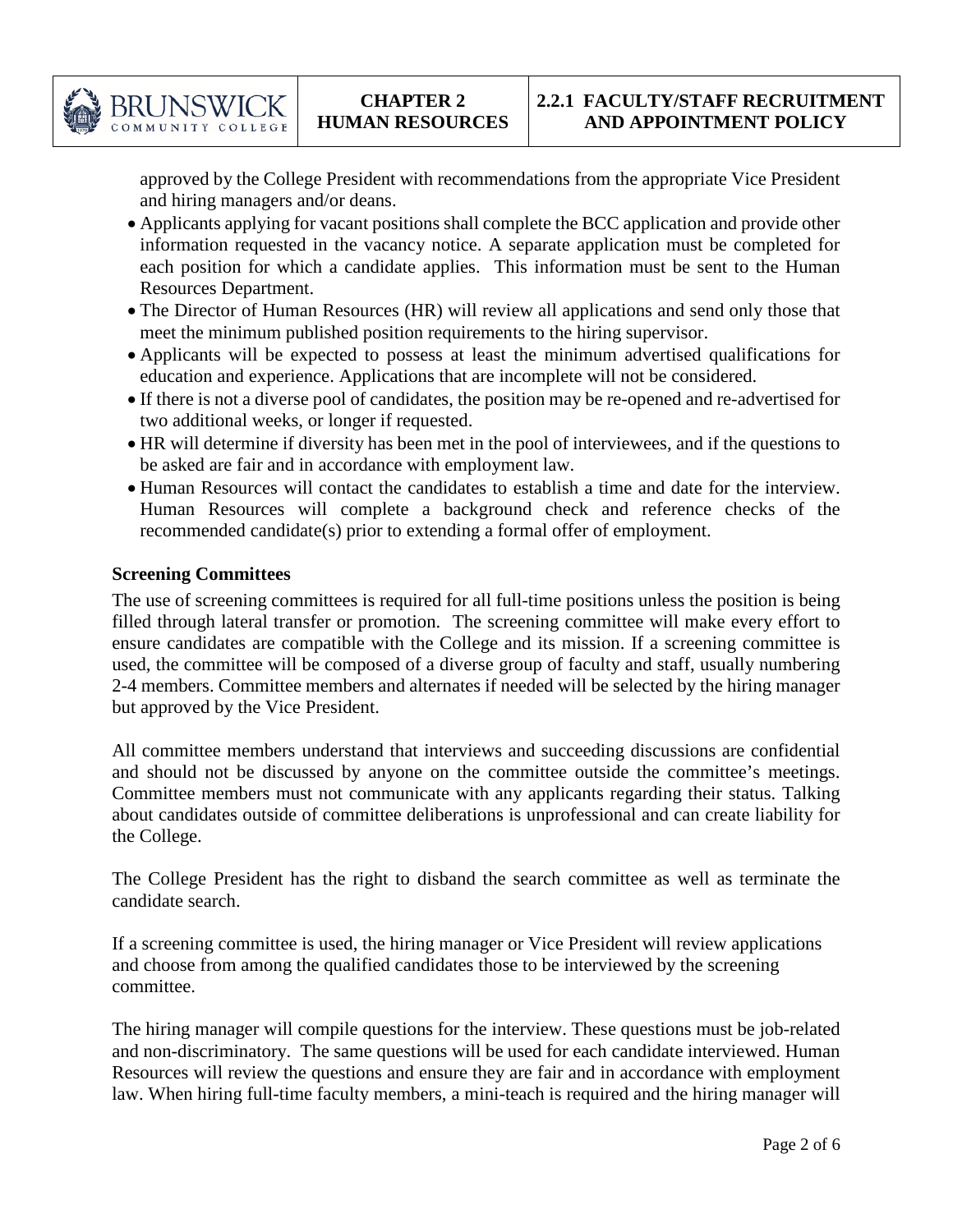

select the topic area for the mini-teach and communicate that information to HR so the candidates can be notified in advance.

Human Resources will contact candidates, arrange and participate in interviews as schedules allow.

Upon completion of interviews, on behalf of the screening committee, the screening committee chair will submit to HR the Applicant Recommendation Form, indicating the names of one, or two, qualified candidates. In the event the committee does not achieve consensus, more than one candidate may be submitted. In the case of multiple candidates, the committee will provide a list of three strengths and three weaknesses for each candidate or any other pertinent information.

When hiring full-time faculty members, the Vice President of Academic and Student Affairs reserves the right to interview the lead candidate(s). After review of the screening committee's and/or the Vice President's recommendations, the College President may wish to interview the candidates. Human Resources will contact the candidates to establish a time and date for the interview. The President will notify the Director of Human Resources of approval or rejection of the candidates recommended. Human Resources will complete reference and background checks of the candidate before upon a formal offer of employment is made.

### **Employment Offers**

The Director of Human Resources will notify the prospective employee of the intent to hire, specify the salary, establish an effective hiring date and confirm a formal orientation time. An offer letter and contract will be created by the Director of Human Resources. The Director of Human Resources will inform the Vice President of the result of the offer of employment as soon as the potential employee has indicated his/her decision.

- In the event that the primary candidate rejects the offer of employment, the offer will then be extended to the second qualified candidate. If the offer is not accepted by either candidate, the job may be reposted and the selection processes begin again.
- The Director of Human Resources will notify unsuccessful candidates, in writing, after the position has been filled.
- All faculty members (full and part-time) must have appropriate credentials as stipulated by the BCC Faculty Credentials Policy which mirror the faculty credentials guidelines established by the Southern Association of Colleges and Schools (SACSCOC). In order to verify credentials at the time of hire, it is the responsibility of the hiring manager to ensure the Faculty Credential Approval Form is submitted with attached unofficial or official transcript(s) from educational institutions previously attended by the candidate. All official transcripts must be obtained within the first 30 days of employment. If these documents cannot be produced within the allotted time, the employee's contract will be null and void. All such documents should be sent to Human Resources to be kept in the employee's personnel file.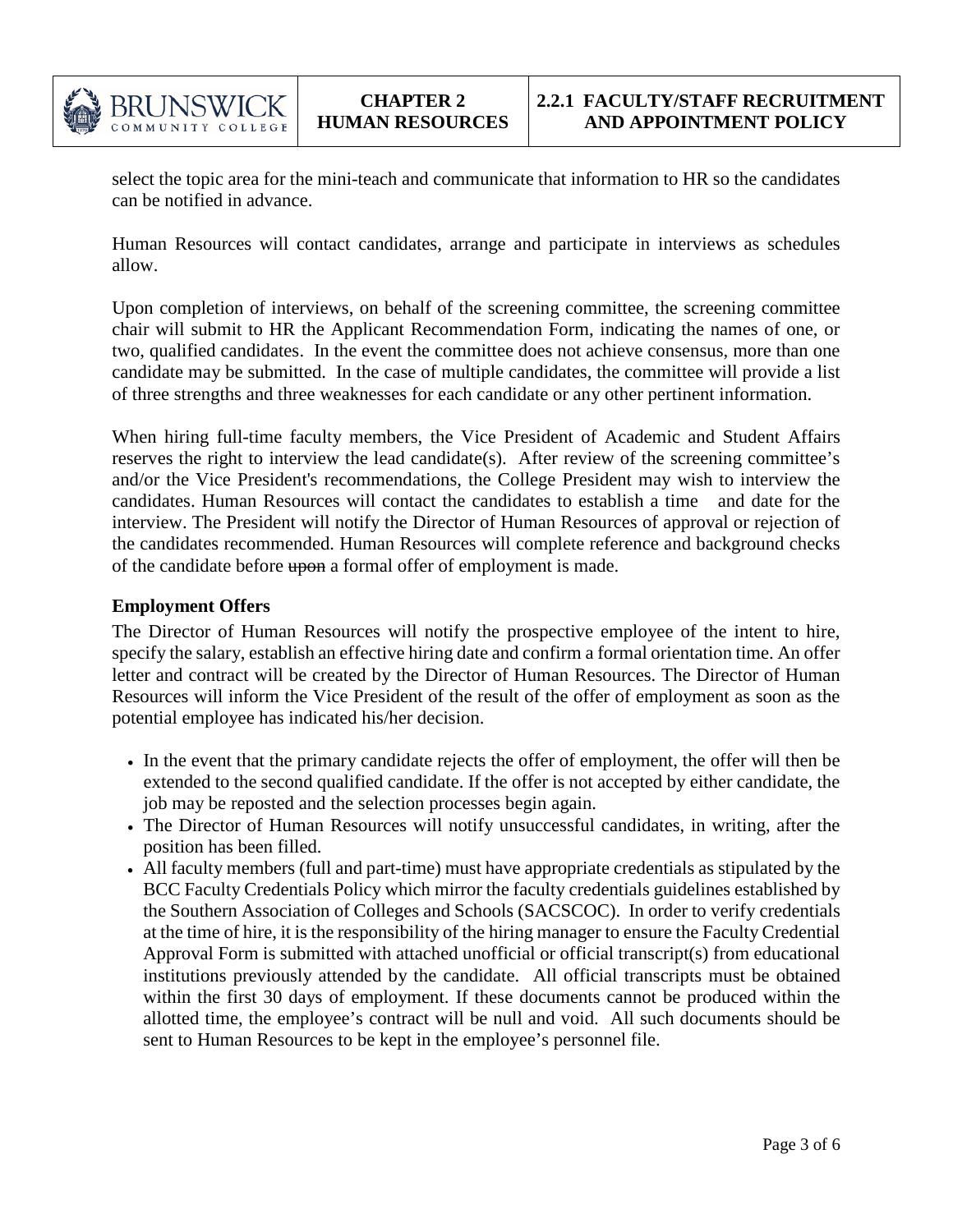

• By statute, some duties assigned to positions may be performed only by persons who are duly licensed, registered or certified as required by the relevant law or regulation. All such requirements and restrictions are specified in the statement of essential qualifications or recruitment standards for such positions. Only applicants who possess the required credentials will be considered for these positions.

If feasible, new full-time employees' first day of work will be between the first and the  $15<sup>th</sup>$  of the month.

### **Adjunct Faculty - Recruitment, Selection, and Employment Procedures**

Adjunct faculty are hired on a per course/per semester basis. They are employed under a BCC "Agreement of Employment" and work under the supervision of a Lead Instructor, Program Director, Chair, or Dean. These supervisors, in cooperation with the Director of Human Resources, are responsible for recruiting and hiring adjunct faculty. The supervisors are also responsible for providing appropriate orientation and performance appraisal for instructors.

- When a vacancy occurs for an adjunct instructor, the supervisor may interview candidates who are currently teaching part-time at the College, contact candidates whose applications are on file at the College, or complete a Request to Employ form and send to Human Resources to advertise the vacancy.
- Applicants must meet all credential requirements for faculty as outlined in the BCC Faculty Credentials Policy. They are required to submit an official BCC application, a resume, and copies of transcripts documenting their College degree or diploma work, including appropriate certificates, licenses, records of specialized training, and proof of work experience.
- Deans/Chairs will interview the candidates who are best qualified for the teaching assignment. Supervisors are responsible for evaluating candidates' qualifications for the job, considering their academic and professional preparation, teaching experience, references, proficiency in oral and written communication, and other matters relevant to the teaching assignment. Supervisors will notify unsuccessful candidates.
- Hiring approval is submitted to the Vice President via the Faculty Action Form. In order to verify credentials at the time of hire, it is the responsibility of the hiring manager to ensure the Faculty Credential Approval Form is submitted with attached unofficial or official transcript(s) from educational institutions previously attended by the candidate.
- Following the approval of the appropriate Vice President, Directors/Deans/Chairs extend job offers to prospective instructors, explain the conditions of employment, and prepare and review with the selected instructor a BCC "Agreement of Employment," which new adjuncts sign and return to the hiring supervisor.
- Directors/Deans/Chairs will attempt to forward each "Agreement of Employment" to the Vice President for Academic Services & Student Affairs and the President for their final approval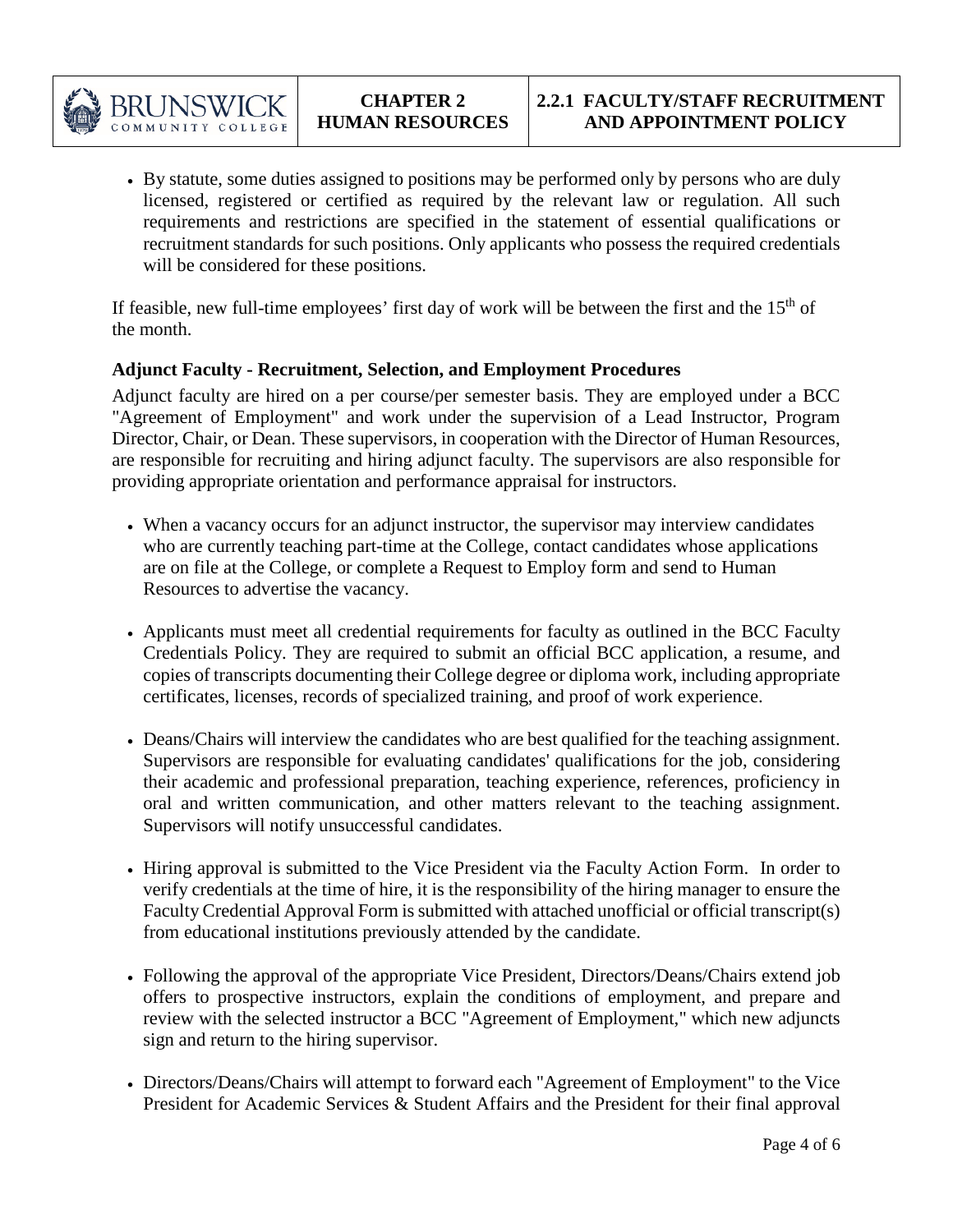

at least 10 days before the instructor starts his or her teaching assignment. Normally, such approval must be obtained before the instructor's first class meeting.

- Deans, with the help of the VP of Academic Services Administrative Assistant, are responsible for insuring the proper completed new hire paperwork is forwarded to Human Resources before the employee's first day of work.
- New instructors must provide official transcripts to the College within 30 days of their hire date. These documents should be sent to the attention of Human Resources.
- Directors/Deans/Chairs will provide each new adjunct hire with an orientation to teaching at BCC and provide training on College policies and resources.

### **Unsolicited Applications**

The unsolicited resumes and application of applicants seeking employment will be documented in Human Resource Recruiting database and maintained for six months. Individuals interested in employment with BCC are encouraged to visit the website at: www.brunswickcc.edu/employmentl

### **Probationary Period of Employment**

All faculty, part-time and full-time staff will serve a 90 day probationary period of employment. Adjunct instructors will serve a probationary period of one semester or at the end of their assigned course. At any time during this period, probationary employees may have their contract terminated without a hearing if they, in the opinion of their superior, are not performing the assigned tasks satisfactorily, provided that such dismissal of full-time employees is approved by the College President.

#### Background Check

All faculty, full-time and *part-time* employees will be checked for any criminal record prior to start date. Criminal convictions are not an absolute bar to employment, but may be considered only in relation to specific job requirements. These reports may contain information regarding criminal history, credit history, motor vehicle records ("driving records"), and verification of education or employment history or other background checks. All employees hired, not just those limited to involving fiscal accountability or access to sensitive/confidential information, will be required to provide authorization to conduct a criminal background check and will be checked for any criminal record.

### **Employee Orientation**

Normally, each full-time and part-time employee will be oriented during or before his/her first day on the job. The process includes, but is not limited to, the following:

- Completion of any and all paperwork required to complete his/her personnel file.
- Completion of all human resources and payroll forms. Completion of safety procedures and risk management.
- Review of certain policies and procedures (benefits, leave, etc.).